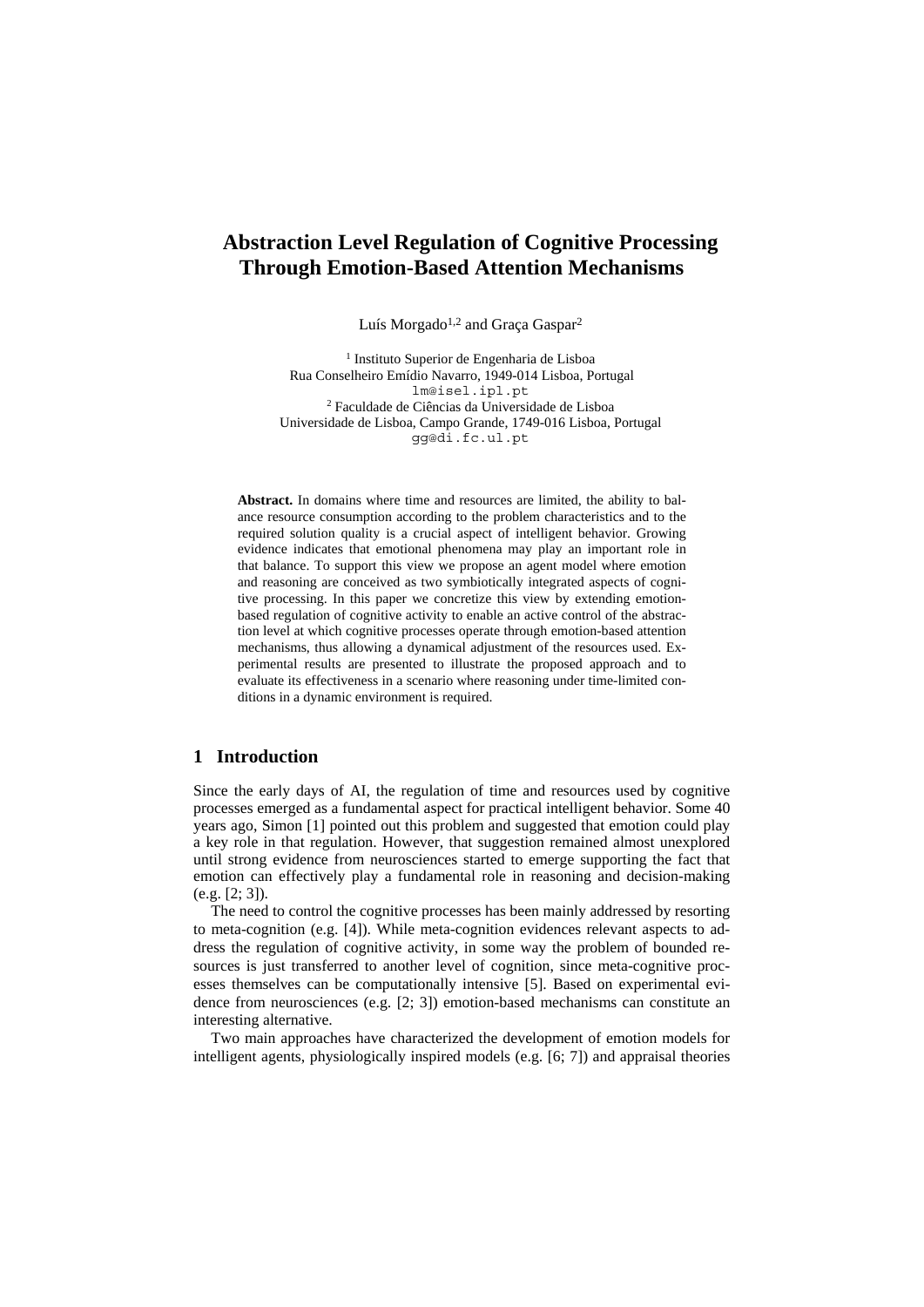inspired models (e.g.  $[8; 9; 10]$ ). These models have allowed the definition of emotion-like characteristics and behavior, however they also have some drawbacks. Physiologically inspired models are based on specific mechanisms of biological organisms, like hormonal mechanisms, resulting in highly specific implementations limited to relatively simple agents and contexts. According to appraisal models, emotional phenomena derive from appraisal processes based on specific appraisal dimensions, which leads to a view of emotion characterized by discrete emotional qualities.

A distinctive aspect of our approach is the fact that emotional phenomena are modeled in a way that preserves their dynamic and continuous nature and their double role as both a contributing factor and a result of cognitive activity, therefore allowing a tight integration of emotion and cognition and enabling an adaptive regulation of the cognitive processes of an agent. At the core of that regulation are emotion-based attention mechanisms, which dynamically focus cognitive processing. To concretize this approach we developed the *flow model of emotion* and the *agent flow model*, which will be briefly presented in sections 2 and 3.

Our previous work [20; 28] had already addressed the adaptive regulation of cognitive processes by defining two mechanisms: an attention field mechanism that filters the cognitive elements over which processing can occur, and a temporal focusing mechanism that regulates the time available for cognitive processing. In this paper we refine the focusing mechanisms of the agent flow model and extend them in order to adaptively control the abstraction level at which the agent operates.

The variation of the abstraction level at which the world is modeled is a powerful technique to reduce resource use and thus increase scalability, whose results have been demonstrated in areas such as control learning [11], reinforcement learning [12] and search algorithms [13]. We show that the emotion-based attention mechanisms can also be used effectively to adjust the abstraction level adopted by the agent, in unknown dynamic environments, and can be incorporated with other emotionally guided focusing mechanisms in order to increase performance.

In section 5, we will report experimental results that illustrate the use of those mechanisms in the Tileworld scenario and in section 6 we discuss related work and draw some conclusions and directions for future research.

# **2 The Flow Model of Emotion**

The assumption that emotions can be divided into discrete and independent categories has encouraged the structural characterization of emotion based on linguistic labels. That has been the main approach to model emotion for the design of artificial agents. However the limitations of that approach are increasingly recognized, especially in what refers to modeling the dynamic non-linear aspects of emotional phenomena.

Alternative views have been proposed (e.g. [14, 15]) that consider those dynamic aspects. However they maintain a typical commitment to an anthropomorphic view of emotion, which leads to complexity, brittleness and lack of flexibility in agent design and implementation, especially when we want to model agents of different kinds and levels of complexity. Due to the prevalence of this anthropomorphic view, some aspects of emotional phenomena have been largely overlooked that could provide interesting directions to address these issues.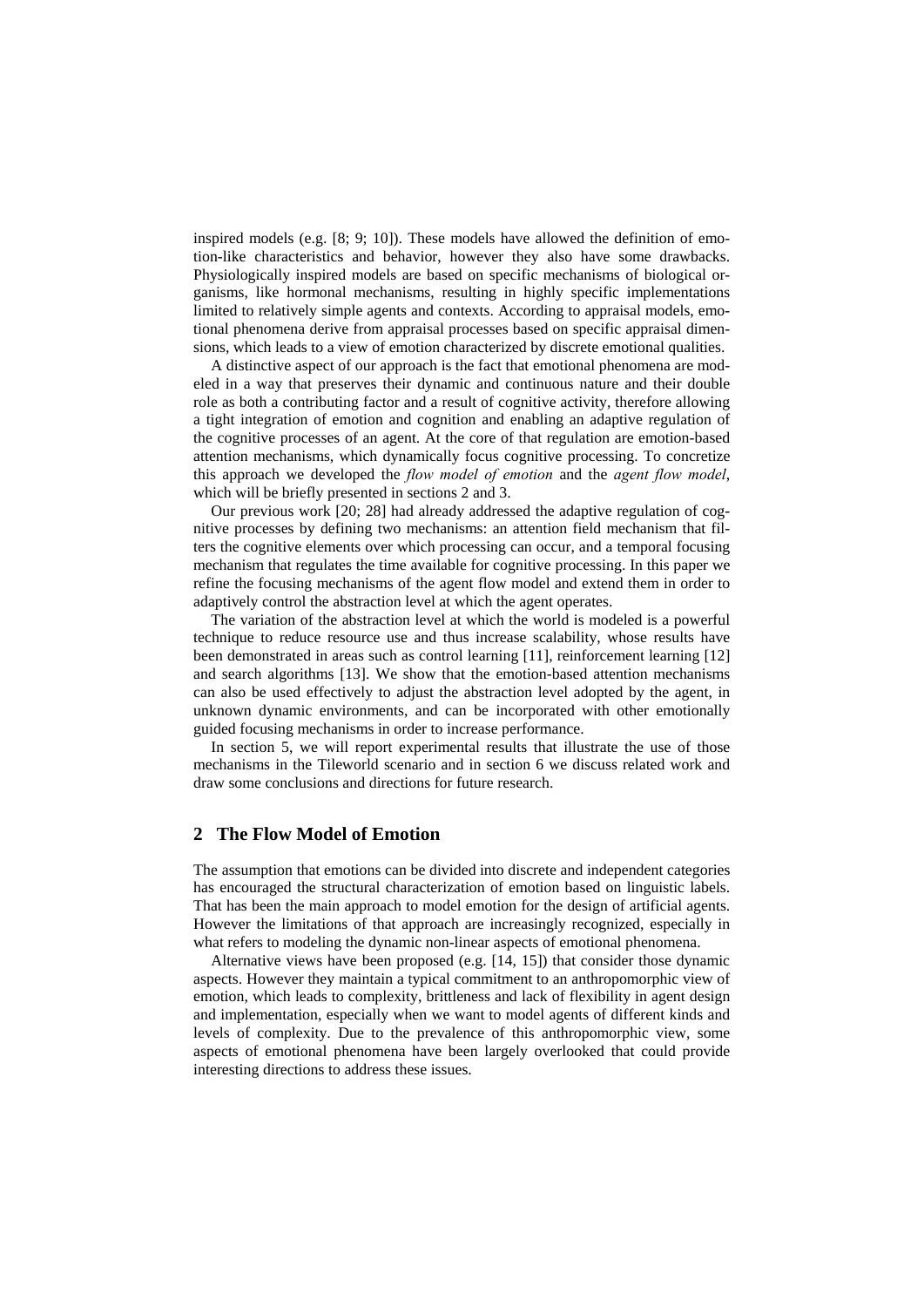One of these aspects is the evidence that affective-emotional phenomena are pervasive among biological organisms, even the simplest ones such as unicellular organisms (e.g. [29]). Taking this observation as a starting point, affective-emotional phenomena are not necessarily dependent on cognitive or even nervous structures, but on more basic biophysical principles.

Following this line of research we adopt a view where "basic biological organization is brought about by a complex web of energy flows" [30]. To support this view an agent is modeled as a *dissipative structure* [31]. Dissipative structures are open systems governed by the interchange of energy with the environment and able to maintain themselves in a state far from equilibrium, yet keeping an internally stable overall structure. The maintenance of that internal stability in spite of environmental changes is done through feedback networks that motivate the system to act. The maintenance of a basic life support energy flow can be seen as a base motivation.

Even though motivations can take various forms according to the cognitive context (e.g. drives, desires), in any case, to achieve its motivations an agent must be able to produce the adequate change in the environment, by applying an internal potential. However, the concretization of the intended change depends on the characteristics of the current environmental situation that, from a thermodynamic point of view, can be modeled as an agent-environment coupling conductance. Therefore, the agentenvironment relation can be modeled as a relation between an agent's internal potential, its *achievement potential*, and the agent-environment coupling conductance, the *achievement conductance*. The achievement potential represents the potential of change that the agent is able to produce in the environment to achieve the intended state-of-affairs. The achievement conductance represents the degree of the environment's conduciveness or resistance to that change.

From a thermodynamic point of view, the achievement potential can be viewed as a force (*P*) and the achievement conductance as a transport property (*C*). The behavioral dynamics of an agent can therefore be characterized as a relation corresponding to a flow, called *achievement flow* (*F*), which results from the application of a potential *P* over a conductance *C*. The behavioral forces that arise from this dynamic relation between achievement potential and achievement conductance, expressed as energy flows, generate behavioral dynamics that underlie the cognitive activity of an agent. In the proposed model we consider emotional phenomena as the expression of those dynamics.

Those dynamics are described by a vectorial function *ED*, called *emotional disposition*, defined as:

$$
ED \equiv (\delta P, \delta F)
$$
 where  $\delta P = \frac{dP}{dt}$  and  $\delta F = \frac{dF}{dt}$  (1)

This notion of *emotional disposition* is defined as an action regulatory disposition or tendency, but it does not constitute in itself an emotion. In the proposed model, phenomena such as emotions and moods arise from an interdependent relation between emotional dispositions and cognitive activity, according to the agentenvironment interaction patterns and the cognitive context (e.g. self-reflective or social context).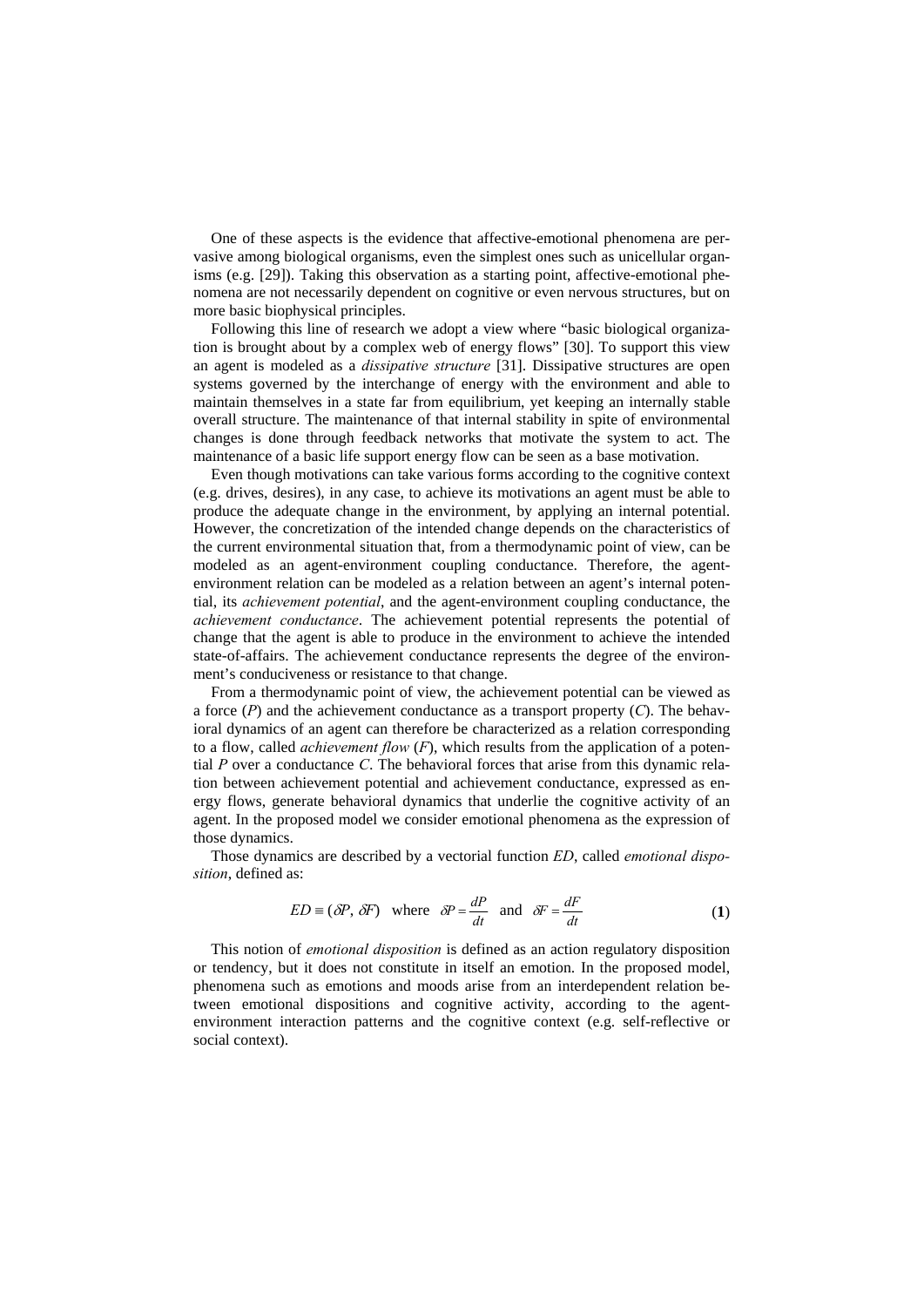### **3.1 Emotional Qualitative Characterization**

A basic problem of emotion modeling is how to explain in a single model both the dynamic, continuously fluctuating nature of emotion processes and the existence of discrete labels referring to steady states [14]. To address these questions we need to make a qualitative characterization of emotional dispositions.

As can be seen in figure 1.a, at a given instant  $t = \tau$  an emotional disposition vector has a quality, defined by its orientation (or argument) and an intensity defined by its module. Each quadrant of the two dimensional space  $\delta P \times \delta F$  can be directly related to a specific kind of *emotional disposition quality* [33] as indicated in figure 1.b. As an example, quadrant  $Q$ –III ( $\delta P < 0$  and  $\delta F < 0$ ) corresponds to situations where the agent does not have the capacity to handle the "adversities", which are typically fear situations.



**Fig. 1.** Vector *ED* as a function of δ*P* and δ*F* (a); relation between *ED* quadrants and emotional quality tendency (b).

It is important to note that the emotional tendency associated to each quadrant (joy, anger, fear, sadness) is only indicative of its main nature, since the quality of the emotional disposition is continuous. This is consistent with phenomenological wellknown emotion blends.

# **4 The Agent Flow Model**

Although inspired by biophysical analogies, the main aim of the proposed model is to support the development and implementation of artificial agents, independently of their kind or level of complexity. Therefore it is necessary to concretize the base notions of the model in a computationally tractable way.

The first aspect that we need to address is the notion of energy. In thermodynamics, energy is usually defined as the capacity to produce work. In the context of the flow model, energy can be defined as the capacity of an agent to act or, in a wide sense, to produce change. Considering an agent as a dissipative structure, that change is oriented towards the achievement of motivations driven by internal potentials and expressed through energy flows. That is, both the agent and the environment can be modeled as a composition of multiple energetic potentials with different characteris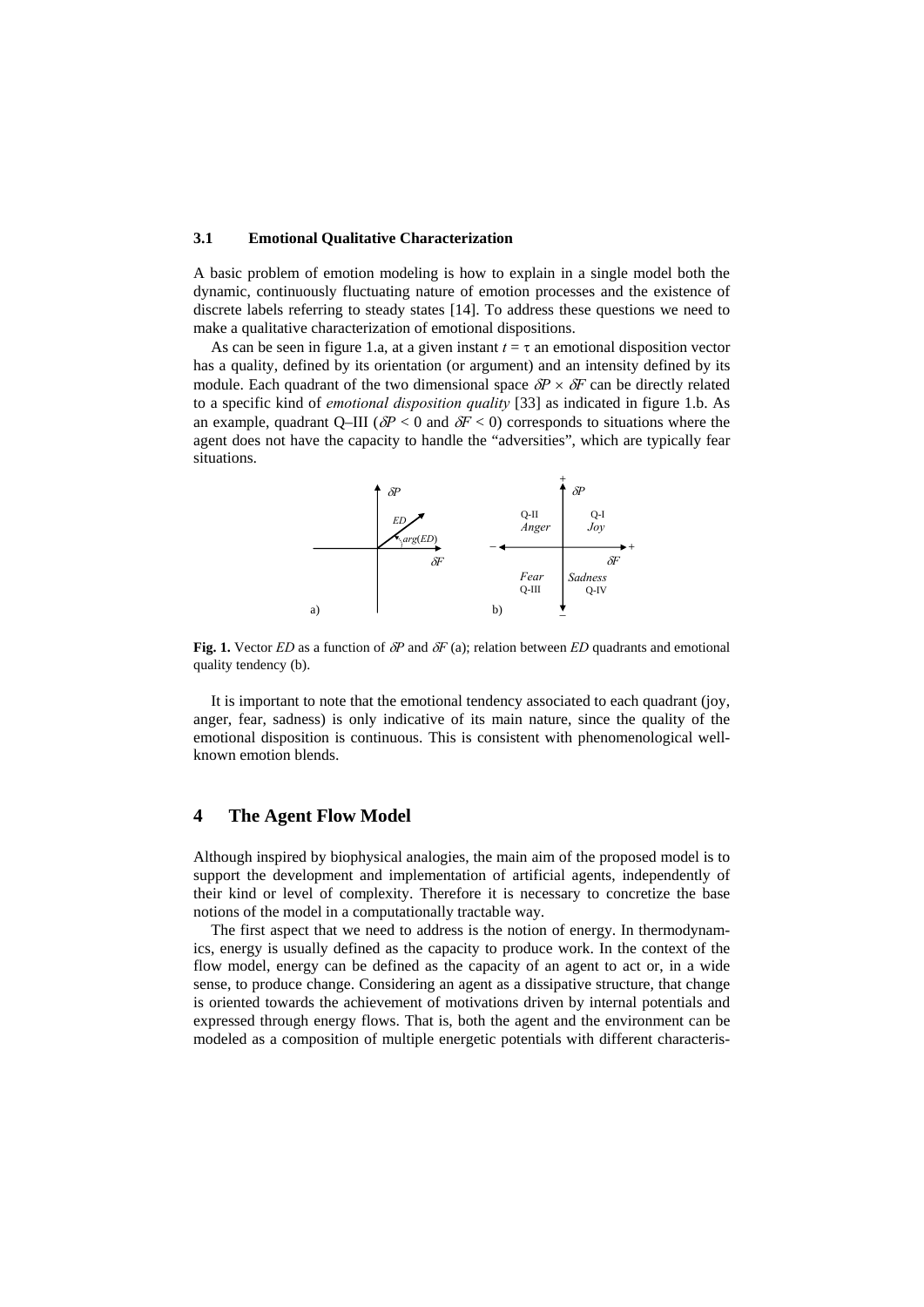tics. In this way, the notion of energetic potential is the base notion that allows unifying the different aspects that characterize an agent in a single uniform framework.

### **4.1 Agent Cognitive Structure**

Energetic potentials can aggregate to form composite potentials. These aggregated potentials can represent different elements of an agent, such as a perception, a memory or an intention, providing an adequate support to model the cognitive structure of an agent. Therefore they are generically called *cognitive elements*. The potentials that form cognitive elements express aspects that the agent is able to discriminate and perceive, such as "weight" or "color", commonly called quality dimensions [18].

Formally, cognitive potentials are modeled as a composition of two types of signals: a base signal  $\varphi(t)$  with a specific angular frequency  $\omega$  that identifies the discriminated aspect or quality; and a quantitative signal  $\rho(t)$  corresponding to the actual value of the discriminated quality, expressed as a frequency shift  $\Delta\omega$  that modulates the base signal  $\varphi(t)$ . That is:

$$
p(t) = \rho(t) \cdot \varphi(t) \tag{2}
$$

Through superposition, aggregates of potentials can be formed. Superposition is possible because the base signals that characterize the cognitive potentials are orthogonal among each other, which implies superposition of energy. Therefore a cognitive element  $\sigma(t)$  is defined as a superposition of cognitive potentials. That is:

$$
\sigma(t) = \sum_{i=1}^{K} p_i(t) \tag{3}
$$

where  $K$  is the number of potentials in the aggregate.

Cognitive elements play different roles in cognitive activity. Three main roles can be identified: *observations*, *motivators*, and *mediators*. *Observations* result from perception processes, representing the current environmental situation. They can also result from simulated experience [28]. *Motivators* and *mediators* are formed internally or embedded in agents' structure. *Motivators* represent intended situations, acting as motivating forces driving agent's behavior. *Mediators* describe the media that supports action, forming an interface between internal cognitive processing and action. For instance, planning processes produce sequences of *mediators* that are translated by action processes into concrete action.

### **4.2 Cognitive Space**

To describe the structural and dynamic aspects of the proposed model in a concise way we can observe that the base signals that compose potentials and cognitive elements form a signal space underlying the cognitive structure of an agent, which we call a *cognitive space*. Formally, a cognitive space  $CS_K$  is defined by a set of K orthonormal basis functions  $\Phi = \{\varphi_i : i = 1, 2, ..., K\}$  with  $K \in \mathbb{N}$ . Each basis function  $\varphi_i$ corresponds to a base signal  $\varphi_i(t)$  with a specific quality  $\omega_i$ .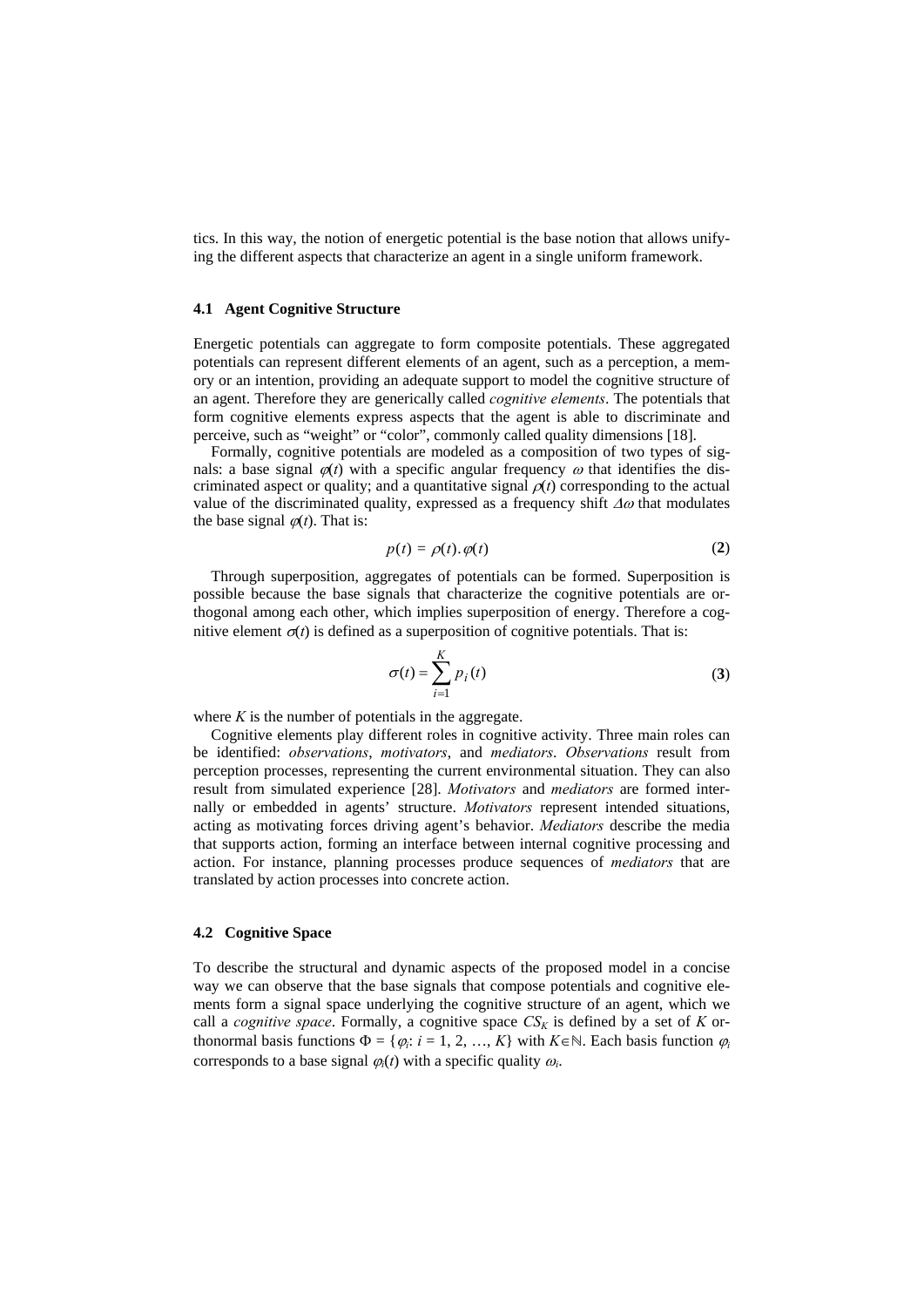Cognitive elements correspond to specific positions in the cognitive space. Since cognitive elements change with time, at successive time instants they occupy different positions, describing trajectories that reflect the behavior of an agent. At some instant  $t = \tau$ , a cognitive element  $\sigma(t)$  is represented in a cognitive space  $CS_K$  as a vector  $\sigma$ , defined as:

$$
\boldsymbol{\sigma} = (\rho_0, \rho_1, \ldots, \rho_k) \tag{4}
$$

where the dimensional factors  $\rho_i \in \mathbb{C}$  convey the intensity and frequency shift of quality  $\omega_i$  in the cognitive element. Besides enabling a concise description of agents' cognitive structure, the cognitive space also enables a concise description of cognitive dynamics as movement of cognitive elements, as will be discussed next.

### **4.3 Cognitive Dynamics**

The interactions between cognitive elements act as behavioral driving forces, forming the basis of cognitive dynamics.

One of the main characteristics of intelligent behavior is the orientation towards the achievement of motivations. This process of motivation achievement can be described through the evolution of the relation between the current situation, represented by an *observation*, and an intended situation, represented by a *motivator*. The cognitive activity of an agent is consequently guided by the maximization of the flows that lead to the reduction of the distance between observations and motivators, through the use of *mediators*. This process can be pictured in the cognitive space, where motivators and observations correspond to specific positions and mediators define directions of movement, as illustrated in figure 2.



**Fig. 2.** Elements participating in the achievement of a motivator in a two-dimensional cognitive space.

Figure 2.b shows a possible trajectory resulting from the adjustment of agent's behavior to changes in the environment, by switching to different mediators. Independently of the specific processes that generated the new mediators, from the point of view of the proposed model emotional phenomena are considered the expression of the forces that led to that change, characterized as emotional dispositions.

In the cognitive space, the cognitive dynamics can be described by the movements of cognitive elements, and the associated emotional dispositions can be defined by the evolution of the distance covered *s* and the velocity *v* of the observation, relative to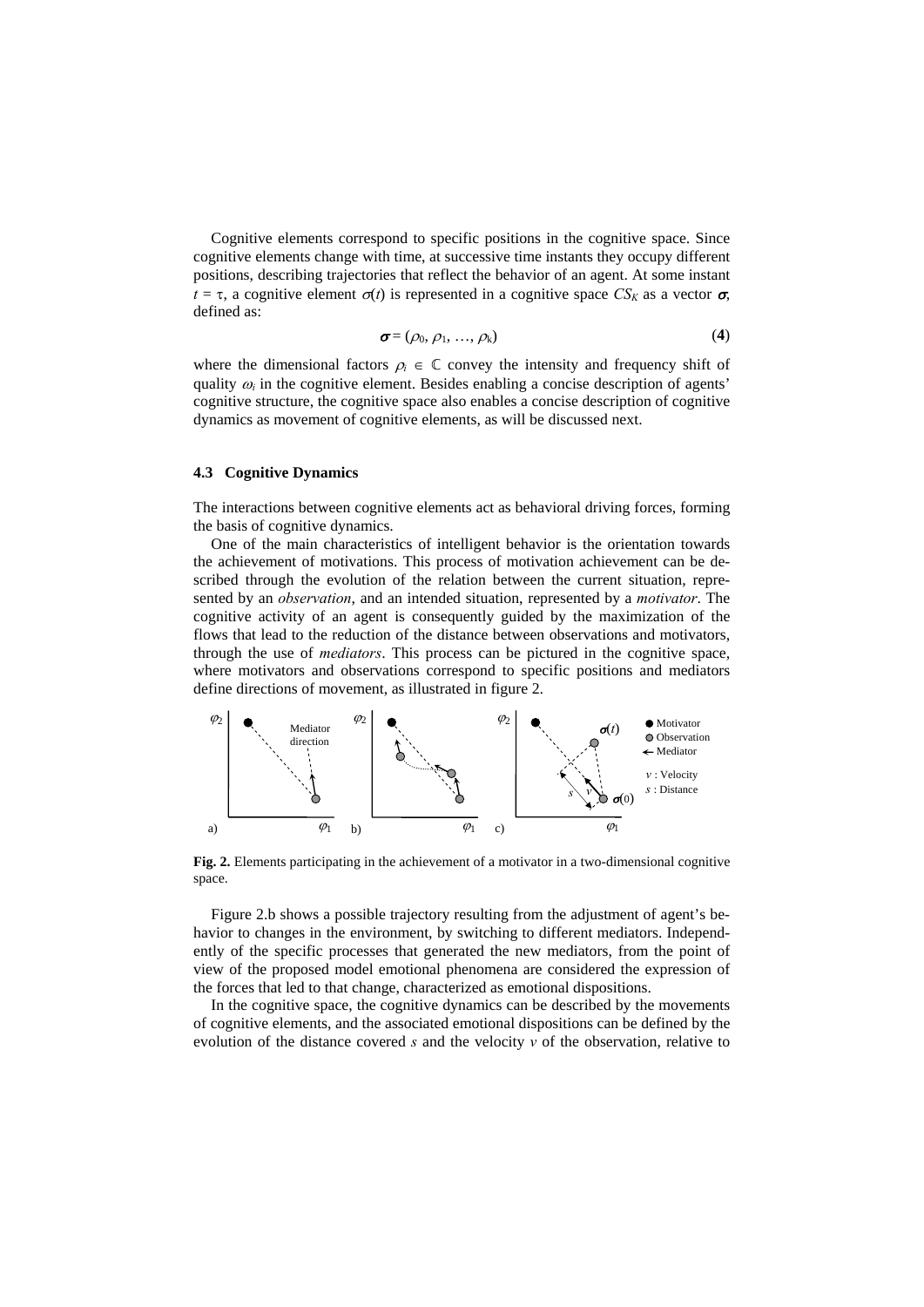the motivator (figure 2.c). That is:

$$
ED \equiv (\delta s, \delta v)
$$
 where  $\delta s = \frac{ds}{dt}$  and  $\delta v = \frac{dv}{dt}$  (5)

These emotional dispositions represent behavioral forces that constrain the cognitive processes of an agent. Therefore, they are, at the same time, a result of the cognitive activity and a constraint that influences it, reflecting the symbiotic relation between emotion and cognition.

#### **3.3 Emotional Disposition Mechanisms**

Emotional disposition mechanisms detect the emotional disposition dynamics, previously described, producing concrete signals. Given an observation and a motivator, two affective signals are generated,  $\lambda^+$  and  $\lambda^-$ , that convey the affective character underlying those emotional dispositions.

The emotional disposition components  $\delta s$  and  $\delta v$  (5) convey a hedonic quality, associated to the increase or decrease of agent's well being in relation to the achievement of its motivators. An increase of *s* that is larger than the decrease of  $v (\delta s > -\delta v)$ expresses an improvement in the achievement conditions, corresponding to a positive valence. The opposite relation means a deterioration of the achievement conditions, corresponding to a negative valence. This valence aspect, pleasant vs. unpleasant or positive vs. negative, constitutes an *affective* quality [2]. The most favorable affective situation occurs when both  $\delta s$  and  $\delta v$  have positive values. In the emotional disposition plane this situation corresponds to *ED* vectors located in quadrant Q-I. In the same way, the most unfavorable affective situation occurs when both δ*s* and δ*v* have negative values, corresponding to *ED* vectors located in quadrant Q-III.



**Fig. 3.** Affective characterization in the emotional disposition plane.

Considering normalized valence values, a positive valence is represented by the projection of the *ED* over the reference vector  $\Lambda^+ = (1,1)$  and a negative valence by the projection over  $\Lambda = (-1,-1)$ , as shown in figure 3. That is:

$$
\lambda^+ = \text{proj}(ED, \Lambda^+) \quad \text{and} \quad \lambda^- = \text{proj}(ED, \Lambda) \tag{6}
$$

This geometric characterization corresponds in practice to a linear composition of the δ*s* and δ*v* components.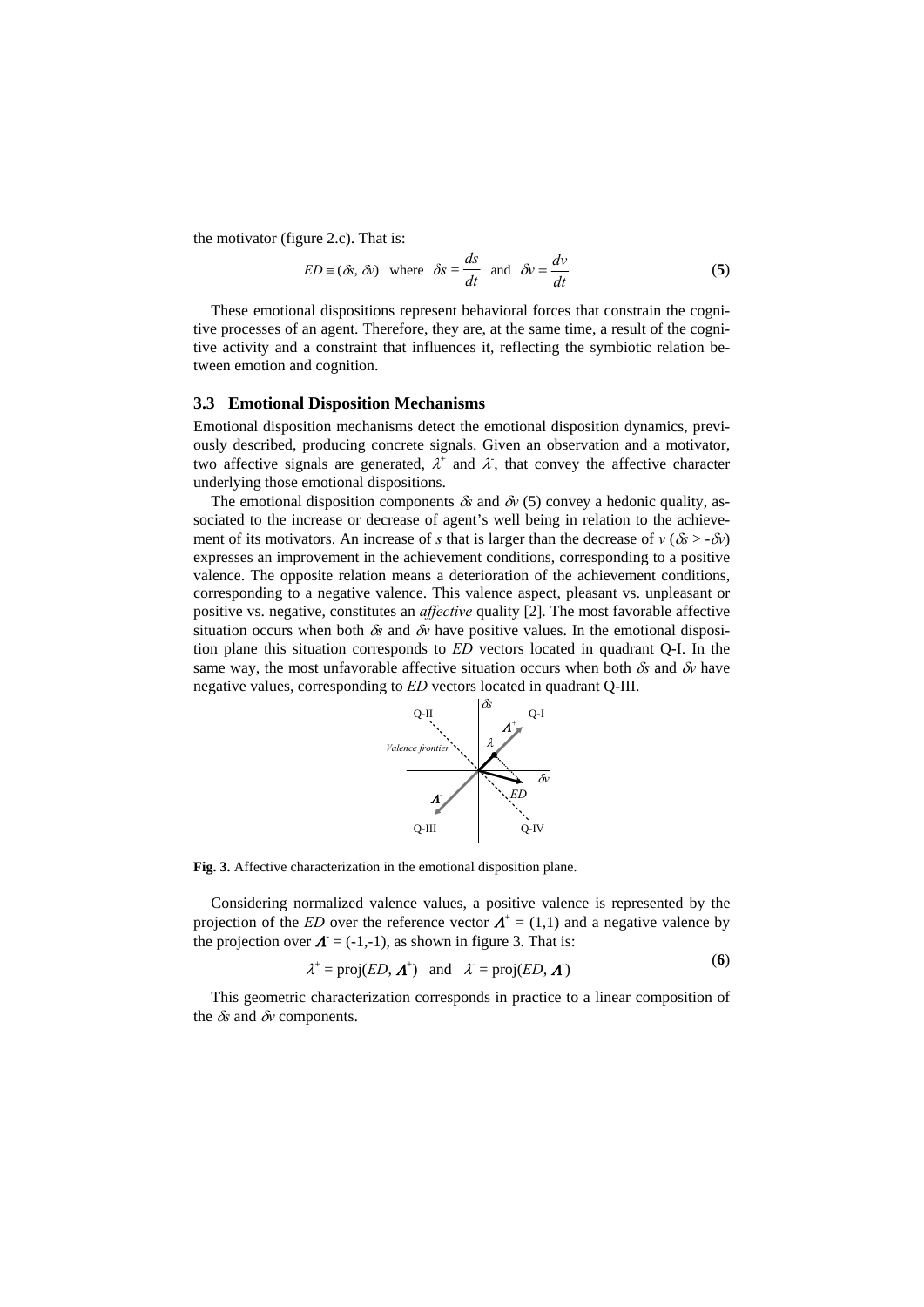# **4 Adaptive Regulation of Cognitive Activity**

In real-world domains resources are limited, change is pervasive and behavior must be produced in real-time to cope with that change. This leads to a tradeoff between resource consumption and solution quality that has been commonly associated to reasoning and decision-making processes. However, it can involve the overall cognitive activity, for instance, action can be more or less precise, perception more or less encompassing, memory formation more or less detailed. On the other hand, this tradeoff must reflect the dynamic relation between the agent and the environment and therefore should be adaptively regulated. Emotional phenomena is used in the agent flow model to support that adaptive regulation.

The regulation of the cognitive activity according to the present achievement conditions involves focusing cognitive processes along two perspectives: (i) a *spatial perspective* that refers to the space of cognitive elements over which processing can occur; and (ii) a *temporal perspective* that refers to the time available for cognitive processing. These two perspectives are concretized by two main mechanisms, an *attention focusing* mechanism and a *temporal focusing* mechanism. Figure 4 illustrates how these mechanisms are interrelated.



**Fig. 4.** Mechanisms underlying the cognitive activity regulation.

Given an observation and a motivator, the emotional disposition mechanism generates two types of signals: emotional disposition cognitive potentials,  $p_s$  and  $p_v$ , which convey the emotional disposition; and affective signals,  $\lambda^+$  and  $\lambda^-$ , that convey the affective character underlying those cognitive potentials. These regulatory signals  $\lambda^+$ and  $\lambda$  are directly input to both focusing mechanisms. On the other hand, the  $p_s$  and  $p<sub>v</sub>$  cognitive potentials get integrated with the pair of cognitive elements that originated them, an observation and a motivator, constituting a composite cognitive element <sup>σ</sup>*ED* with an emotional disposition content.

Attention focusing and temporal focusing constitute a primary level of regulatory mechanisms, that are structurally similar. The attention field and the abstraction regulation mechanism constitute a second level of regulation feeding on either or both of the previous.

#### **4.1 Temporal Focusing**

The temporal focusing mechanism controls the rate of cognitive activity by providing a time-base for overall cognitive processing, corresponding to a signal  $p_{\phi}$  with frequency  $\omega_{\phi}$ . That is, it determines the time available before some behavior must be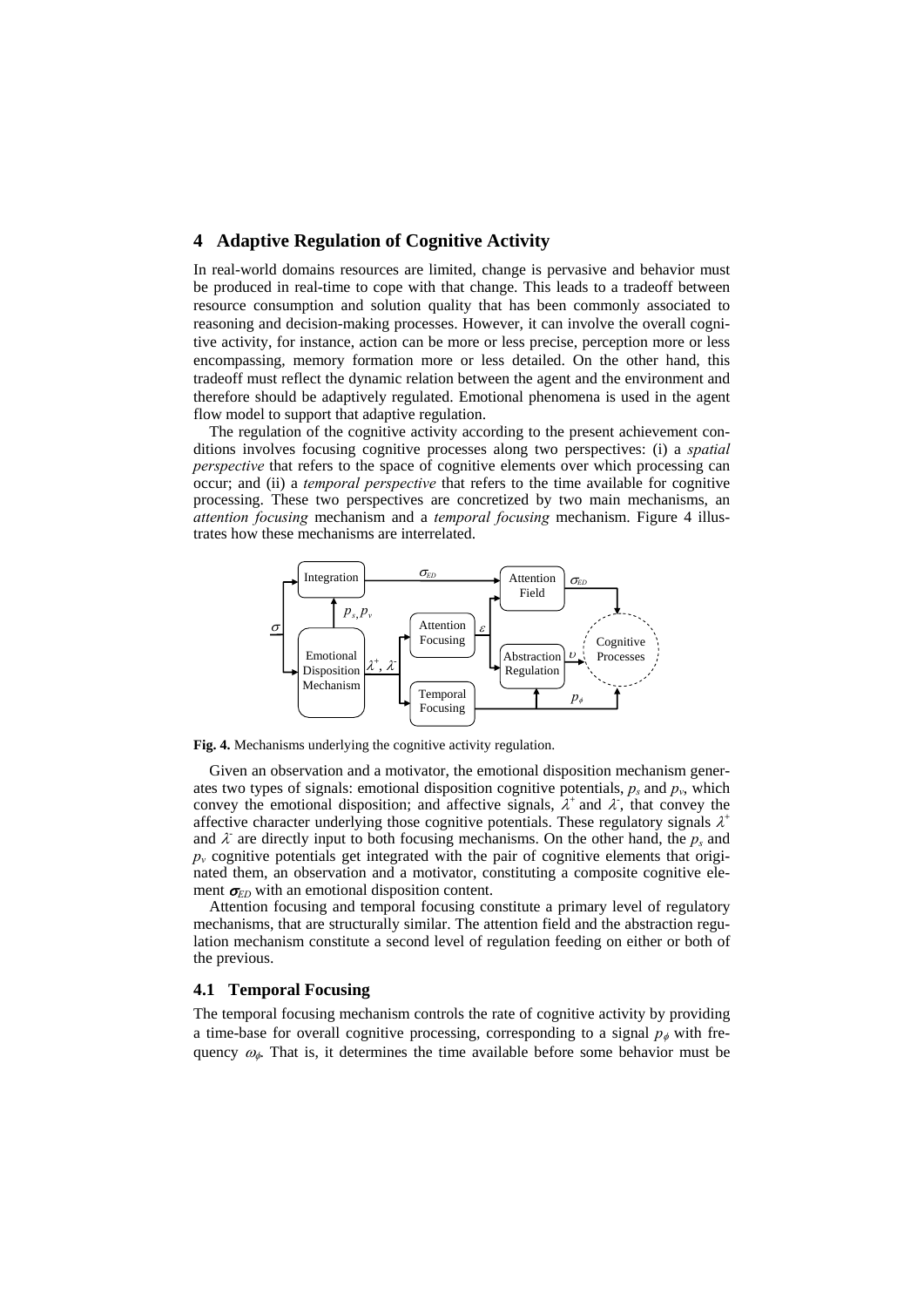produced. There is experimental evidence that emotions affect the perception of time and also that they affect the pressure to cope with situations (e.g. [32]). Based on these evidences, we suggest that emotions may lead to an adjustment in the rate of cognitive activity. To capture this influence, we consider that the frequency  $\omega_{\phi}$  expresses the cumulative effect of  $\lambda^+$  and  $\lambda^-$  signals, reflecting the prevailing affective character of the achievement conditions. We consider the cumulative effect in order to model more stable emotional patterns instead of the instantaneous, continuously changing, emotional tendencies resulting from isolated experiences. That is:

$$
\frac{d\omega_{\phi}}{dt} = \beta^{+} \mathcal{X}^{+} + \beta^{-} \mathcal{X}^{-}
$$
 (7)

where the sensitivity coefficients  $\beta^+ \in \mathbb{R}$  and  $\beta^- \in \mathbb{R}$  determine the influence of  $\lambda^+$ and  $\lambda$  signals, respectively.

Temporal focusing allows taking advantage of different types of bounded reasoning mechanisms, such as partial planning (e.g. [20]).

### **4.2 Attention Focusing**

Some theories of perception [21] have identified three main aspects of attention: (i) the *locus*, that is, the cognitive elements at which cognitive activity is directed; (ii) the *extent*, that is, the range of cognitive elements involved; and (iii) the *detail level* of those cognitive elements.

In the proposed model, both the extent of attention focusing and the detail level at which cognitive processing will occur depend on a signal  $\varepsilon$ , produced by the attention focusing mechanism. This signal results from the cumulative effect of  $\lambda^+$  and  $\lambda^-$  signals, in a similar way to the temporal focusing signal. That is:

$$
\frac{d\varepsilon}{dt} = \alpha^+ \mathcal{A}^+ + \alpha^- \mathcal{A}^- \tag{8}
$$

where the sensitivity coefficients  $\alpha^+ \in \mathbb{R}$  and  $\alpha^- \in \mathbb{R}$  determine the influence of  $\lambda^+$ and  $\lambda$  signals, respectively.

#### **4.3 Attention Field**

The attention field mechanism acts like a depletion barrier, producing an *attention field* formed by the cognitive elements able to bypass the barrier. Only the elements in the attention field are considered by the high-level cognitive processes, such as reasoning and deliberation. The depletion barrier is characterized by an intensity, given by the ε signal above described, and a *permeability* μ. This permeability determines the intensity  $\varepsilon^{\sigma}$  of the interaction between a cognitive element  $\sigma$  and the depletion barrier, defined as:

$$
\varepsilon^{\sigma} = \mu_s \cdot p_s^{\sigma} + \mu_v \cdot p_v^{\sigma} \tag{9}
$$

where  $\mu_s \in \mathbb{R}$  and  $\mu_v \in \mathbb{R}$  are coefficients that determine the influence of  $p_s$  and  $p_v$ cognitive potentials. Given a certain depletion intensity  $\varepsilon$ , a cognitive element  $\sigma$ bypasses the barrier and is included in the attention field if  $\varepsilon^{\sigma} > \varepsilon$ .

### **4.4 Abstraction Level Regulation**

Abstraction plays a key role to handle computational complexity in the design of AI systems. Different approaches to abstraction have been adopted, such as constraint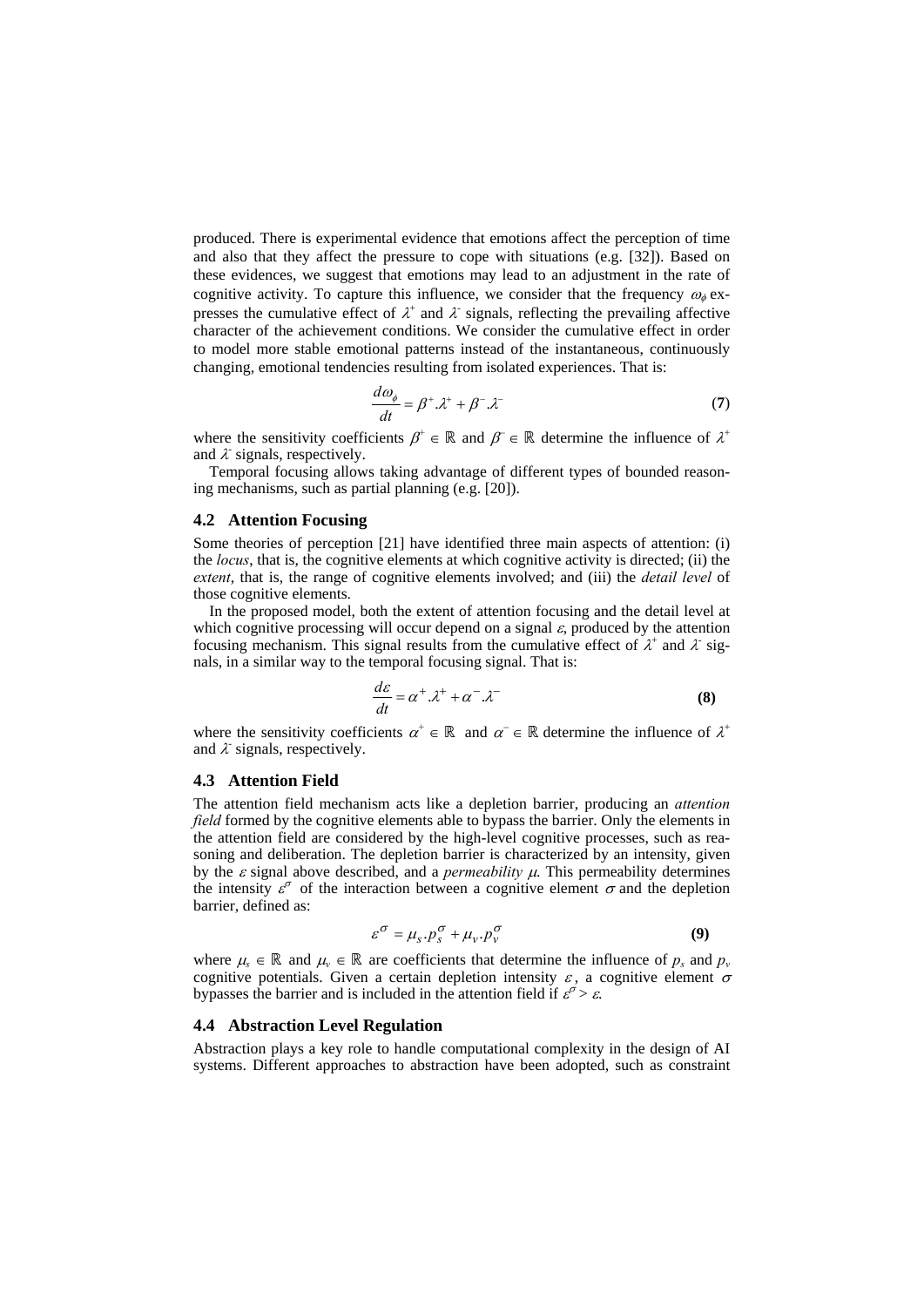relaxation, where a problem is simplified by eliminating some conditions, as is the case in hierarchical planning (e.g. [22]), or action abstraction, as used for instance in reinforcement learning, where multiple actions are abstracted into one multi-step action (e.g. [12]). However, this kind of abstraction techniques needs to be regulated in order to be effective. For instance, an inadequate level of detail could lead to aliasing phenomena where relevant details of the processed representations are overlooked.

To regulate the abstraction level of cognitive processing we need to consider the integrated operation of both attention and temporal focusing mechanisms. Together, they act like a zoom control, leading the cognitive processes to increase or decrease the detail level. On one side, an increase in the rate of cognitive activity  $\omega_{\phi}$  results in less time available for cognitive processing, prompting for increased abstraction to reduce the computational effort. On the other side, an increase in the attention focusing signal  $\varepsilon$  prompts for increased detail. The abstraction level  $\nu$  that results from these two complementary influences is defined as follows:

$$
\upsilon = \omega_{\phi}^{\prime} . (1 - \varepsilon^{\prime}) \tag{10}
$$

where  $\omega'_{\phi}$  and  $\varepsilon'$  are the normalized values of  $\omega_{\phi}$  and  $\varepsilon$ , respectively, in the range [0,1]. In this way, the potentially conflicting influence of both these mechanisms is balanced.

## **5 Experimental Results**

To illustrate the operation of the above described mechanisms, we will consider a scenario where reasoning under time-limited conditions in a dynamic environment is required. The experimental framework is an implementation of the *Tileworld* domain that follows the specification presented in [23], also adopted by Schut *et al.* [24], which will provide reference points for comparison of results.

The Tileworld is a 2-dimensional grid on which an agent scores points by moving to targets, known as holes. When the agent reaches a hole, the hole is filled and disappears. Holes appear in specific instants, in randomly selected empty squares, and exist for a length of time. Both holes' gestation time and life expectancy are taken from given independent random distributions unknown to the agent. The task of the agent is to visit holes in order to score as many points as possible.

In our implementation, each hole perceived by the agent is modeled as a motivator, the current position of the agent is modeled as an observation, and the possible actions are modeled as mediators. As in Kinny and Georgeff's implementation, agents only generate plans for visiting a single hole, rather than planning multiple-hole tours.

The planning process is based upon a state space *A*\* planner. To enable the interruption of the planning process due to temporal focusing, partial planning is supported. To enable the regulation of the abstraction level at which plans are formed, multi-step actions are supported. A set of multi-step actions of degree  $n \in \mathbb{N}$  is defined as  $A^{(n)} = \{a^n \mid a \in \hat{A}^{(1)}\}$ , where  $a^n$  denotes the multi-step action that results if action *a* is executed *n* consecutive times and  $A^{(1)}$  denotes the set of primitive actions [12]. The degree *n* is determined by the abstraction level  $\nu$  multiplied by a scaling factor. The planner is complete, in the sense that if no solution is found at some action degree *n* it will decrease the action degree until a solution is found or no solution is possible, although optimal solution is not guaranteed.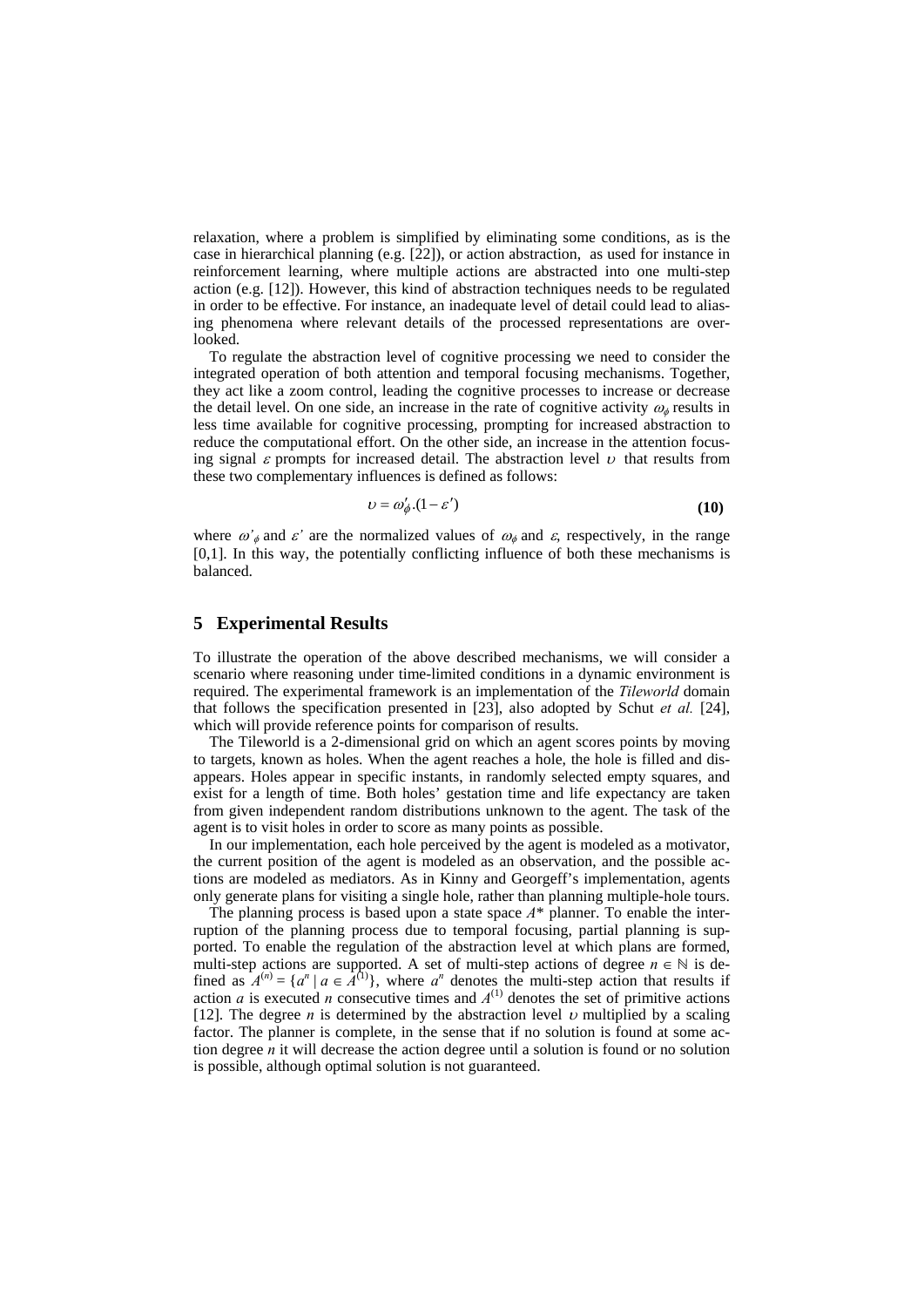The attention field constrains the set of motivators (holes) over which deliberation will occur, guiding the reconsideration of intentions, that is, the choice of the motivator that the agent will try to reach (the current intention). It also controls the switch between planning and action activities. While the motivator corresponding to the current intention remains in the attention field, no reconsideration will occur and action is activated according to the previously determined plan. Otherwise, the motivator closest to the agent position is selected as the next current intention and planning is activated.

The switch between planning and acting is also determined by the temporal focusing mechanism. If during the activation of planning a period of cognitive activity ends, planning is interrupted, the best partial plan found so far is considered, and the first planned action is executed.

#### **5.1 Results and Analysis**

A set of experiments will be reported concerning the operation of the attention focusing and temporal focusing mechanisms to regulate the abstraction level at which the planning process operates. The permeability and sensitivity coefficients of these mechanisms were considered fixed parameters of the implementation. Two dependent variables were measured: (i) the effectiveness of the agent, defined as the ratio of the actual score achieved by the agent to the maximum score that could in principle have been achieved; and (ii) the total planning cost, defined as the sum of the planning costs for all plans generated during a run. For a given plan, the planning cost is proportional to the dimension of the search tree explored during plan formation. In each experiment the *dynamism* of the environment (γ), denoted by an integer in the range 1 to 100, representing the ratio between the world clock rate and the agent clock rate, was varied. The results presented for a given dynamism value are the average over 100 runs of 20000 time-steps per run.

To provide a reference point for comparison of the results produced with our approach, we also implemented a purely deliberative agent following the Schut, Wooldridge and Parsons's (SWP) best reconsideration policy (from [24]). This policy lets the agent deliberate when a hole appears that is closer than the intended hole (but not on the path to the intended hole), and when the intended hole disappears. This policy improves the best policy presented by Kinny and Georgeff [23].

We will present two sets of experiments. In the first set, we compared the SWP agent with versions of our agent without using the abstraction regulation mechanism. In the second set, we compared the SWP agent and the best configuration found in the first experiments with our agent using the abstraction regulation mechanism.

Figure 5 shows the results obtained from the different experiments concerning 4 agents: the SWP agent and 3 agents corresponding to different configurations of our agent architecture. The following configurations were tested: ATF agent, with both focusing mechanisms enabled; AF agent with only the attention focusing mechanism enabled; and TF agent, with only the temporal focusing mechanism enabled.

As can be observed in figure 5, the effectiveness results for the AF agent are better than the results of the reference SWP agent, particularly for low to medium values of dynamism. For the TF agent the results are also better, except for low values of dynamism ( $log10(\gamma)$  < 0.8). In the case of the ATF agent (both attention focusing and temporal focusing enabled) there is consistent improvement through the whole range of dynamism values.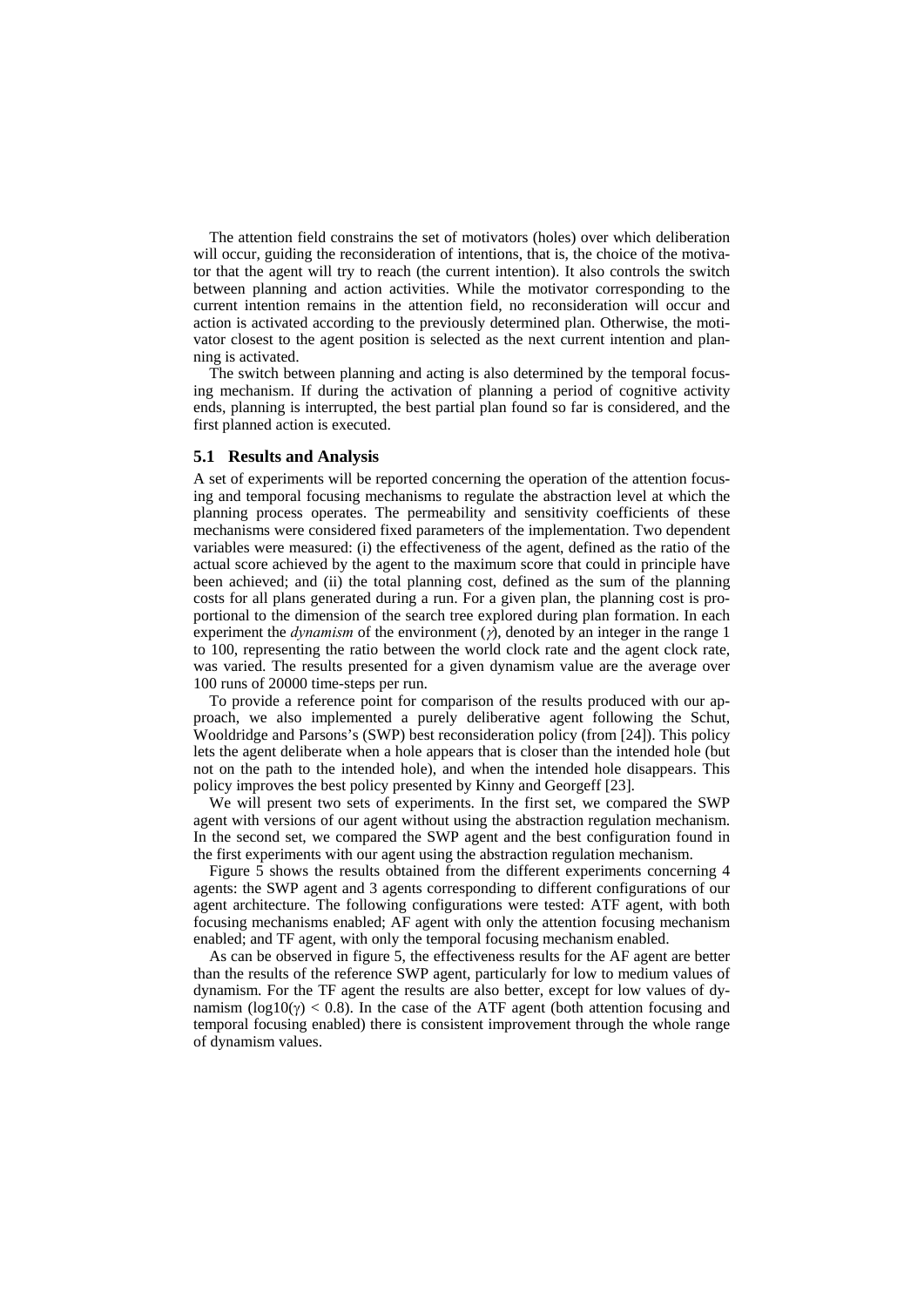

**Fig. 5.** Effectiveness results for different degrees of dynamism of the environment.

These results can be explained by the combined operation of emotional disposition and focusing mechanisms. The emotional disposition mechanisms provide the base support for deciding when to change the current intention by modulating the cognitive elements relevance. For instance, when a new hole appears a strong favorable emotional disposition is produced enabling the corresponding motivator to enter the attention field. In addition, the affective signals that are generated regulate the attention and temporal focusing. For instance, when the dynamism is low to medium, an agent has time to fill most of the holes that appear, and so a positive affective character prevails, which results in a low depletion intensity. Therefore, most of the motivators are present in the attention field, including the current intention. In this way, while the SWP agent reconsiders every time a hole appears that is closer than the intended hole, except if it is on the path to the intended hole, our AF and ATF agents will rarely reconsider. This reduces planning time consumption (planning cost) increasing the time available for acting. The overall result is an improved effectiveness.

In the second set of experiments, we considered two different configurations of the agent flow model architecture: a standard ATF configuration, with both focusing mechanisms enabled, as presented above, and an ATF-A configuration, which combines the attention and temporal focusing with the abstraction level regulation, as discussed in the previous section. Figures 6 and 7 show the results obtained for these three agent configurations.

As can be observed in figure 6, the effectiveness results for the ATF-A agent are considerably better than the results of the reference agents SWP and ATF in the medium range of dynamism  $(0.6 < log_{10}(\gamma) < 1.4)$ . The planning cost also shows improvement over the same range.

When the dynamism is low, an agent has time to fill most of the holes that appear, and so a positive affective character prevails, which results in low  $\varepsilon$  and low  $\omega_{\phi}$ . When the dynamism increases, agents start failing to reach some holes, and so a negative affective character raises up, which results in the increase of both  $\varepsilon$  and  $\omega_{\phi}$ . The increase of  $\omega_{\phi}$  results in shorter cognitive processing periods, restricting planning time and increasing the responsiveness of the agent to the fast changing conditions, leading to an increase in the effectiveness.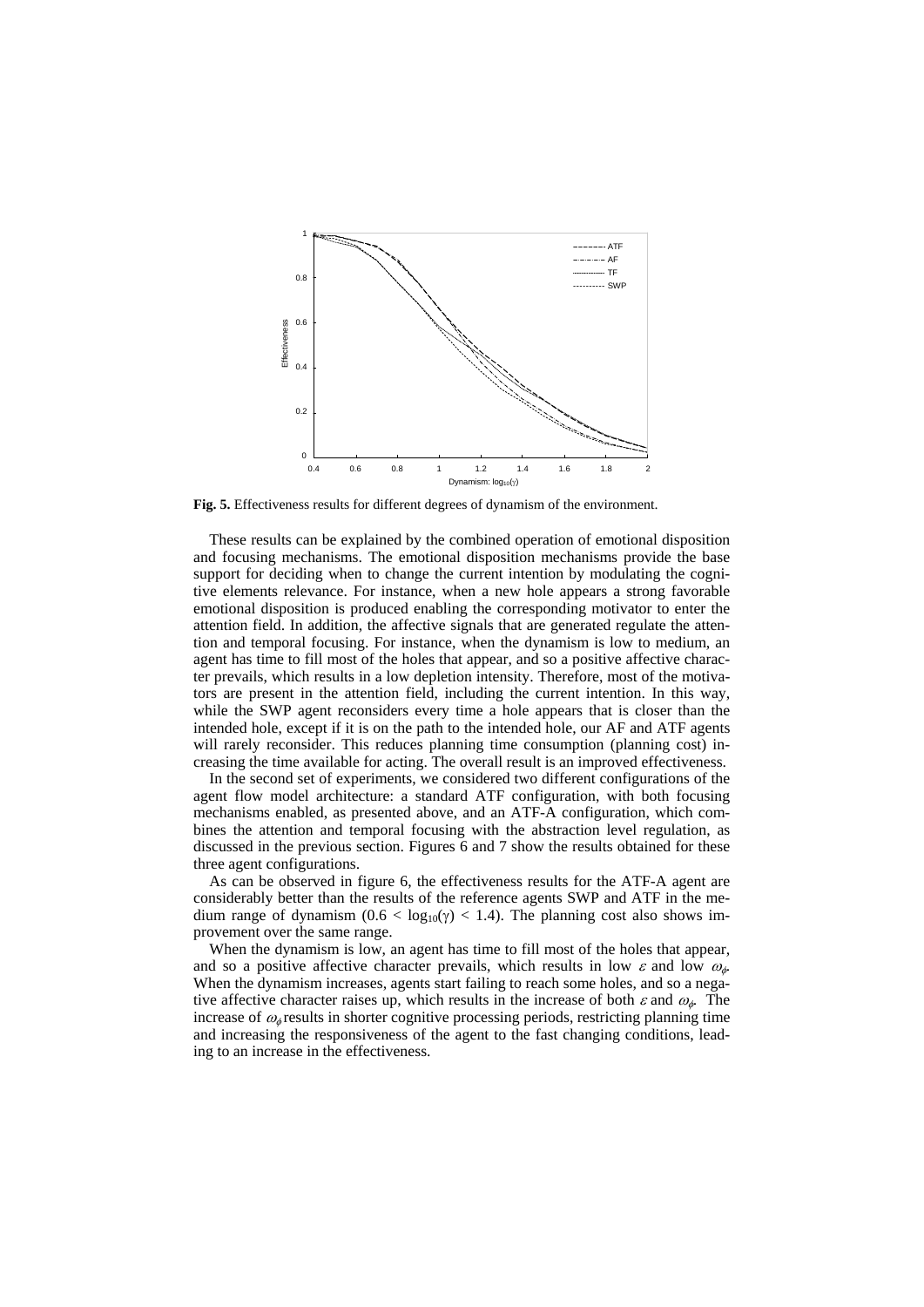

**Fig. 6.** Effectiveness results for different degrees of dynamism of the environment.



**Fig. 7.** Total planning cost for different degrees of dynamism of the environment.

In the case of ATF-A agent, in the medium range of dynamism, particularly after  $γ<sub>1</sub>$ , the influence of  $ω<sub>φ</sub>$  over the abstraction level dominates that of  $ε<sub>1</sub>$ , leading to an increase in the average action degree used by the planner. This reduces planning time consumption (planning cost) by forming plans with less detail, as shown in figure 7, improving its effectiveness in relation to the ATF agent. However, as the dynamism increases and more holes appear near the agent, the need for plan refinement at lower abstraction levels increases, leading to an increase of the planning cost. This is clearly noticeable after  $\gamma_2$ . After that point,  $\varepsilon'$  starts dominating the influence of  $\omega'_\theta$ , leading to a reduction of the abstraction level before planning starts, therefore avoiding the need for plan refinement during planning. This is noticeable after  $\gamma_3$ , where the ATF-A agent results converge to the ATF agent results.

In this way, the integration of attention and temporal focusing for abstraction level regulation is an effective complement to the base regulation mechanisms, providing an adequate support to control the reasoning processes.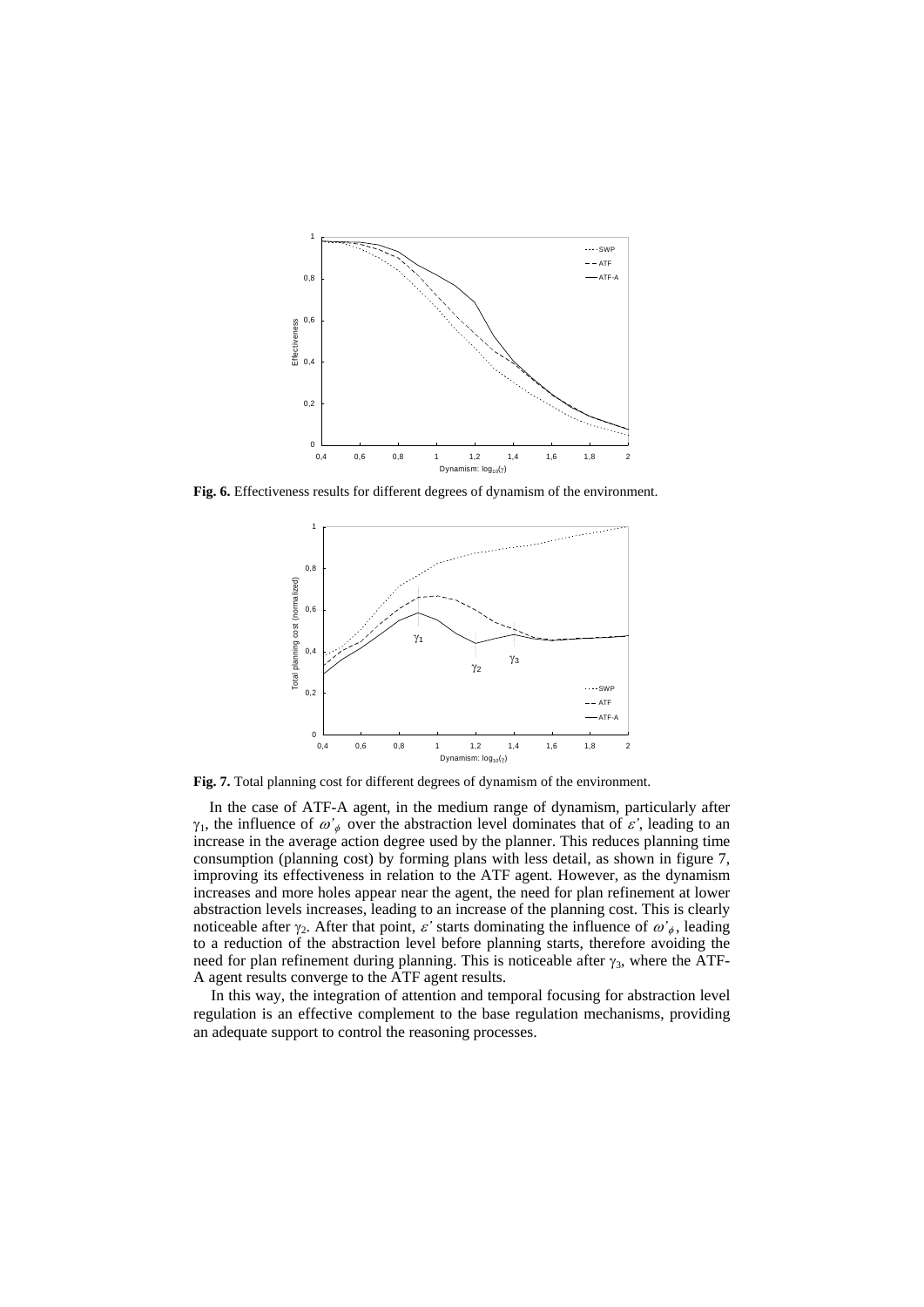# **6 Discussion and Conclusions**

The main line of research on emotion for AI systems has focused on a discrete structural characterization of emotional phenomena, managing nevertheless to support the simulation of some aspects of emotional phenomena, namely the relation with cognitive functions (e.g.  $[10]$ ) or the design of agents that convey a sense of emotion (e.g. [9]). However, a dynamic characterization of the relation between emotion and cognition can be particularly relevant for the design of agents able to control the reasoning processes to cope with limited time and resources. In fact, this could be a key role of emotional phenomena even in biological systems, as Simon [1] pointed out.

Our proposal departs from the main approaches to emotion modeling by considering emotion and cognition as two symbiotically integrated aspects of agent cognitive activity. This means that the relation between emotion and cognition occurs not only at a functional specialization level. Instead it is intrinsic to all cognitive activity and to the nature of the involved cognitive elements. Recent experimental results support this view, indicating that in humans, emotion and higher cognition can be truly integrated, that is, at some point of processing, functional specialization is lost and emotional and cognitive influences inseparable [3].

In this paper, we have shown how to improve the results obtained with the regulatory mechanisms of the agent flow model, a model that builds on that dynamic view. At the core of that regulation are emotion-based attention mechanisms, which focus cognitive processing. This relation between emotion, attention and cognition has been increasingly evidenced by experimental results from neurosciences (e.g. [2]).

The results presented concern the use of that abstraction regulation to control the detail of planning steps. However, this same mechanism could be used, for instance, to control the detail of perception or the granularity of memory formation. The effect of emotion-based abstraction regulation over cognitive processes other than reasoning is a subject for future work. The effect of attention based mechanisms in social interaction, as a capacity to "tune in" to others and perform joint attention behaviors [Ziemke] is also a subject for future work.

In what concerns reasoning processes, this kind of regulation is not necessarily opposed to other approaches to real-time bounded reasoning. Namely, it can feed planning based on real-time search algorithms (e.g. [25]) instead of *A*\*, or be integrated with planning using map abstraction (e.g. [13]) or other techniques for meta-level control of anytime algorithms (e.g. [26]). This is another area to explore in the future.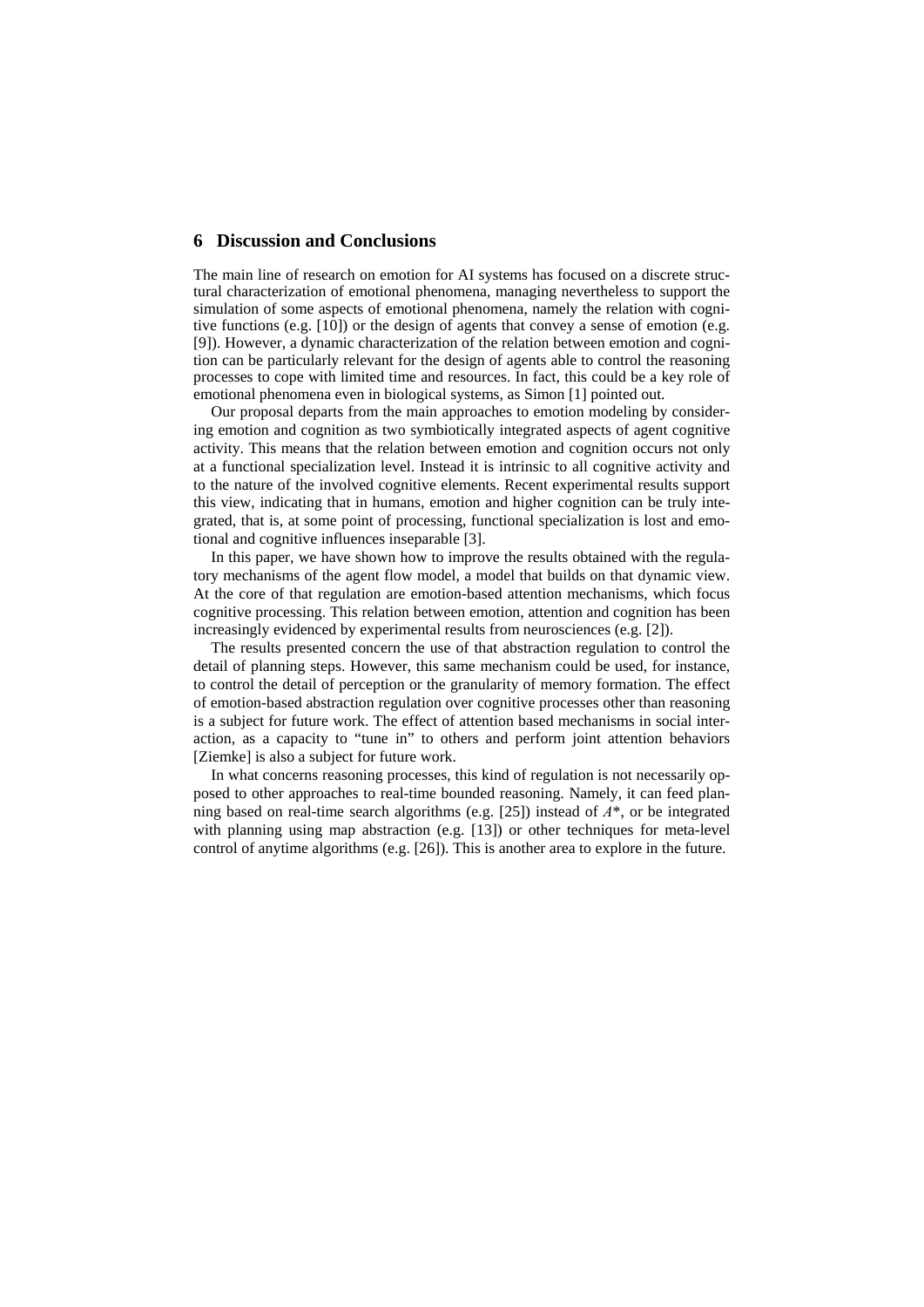## **References**

- 1. Simon, H.: Motivational and Emotional Controls of Cognition, Psychological Review, 74, 1967.
- 2. Damásio, A.: A Second Chance for Emotion, Cognitive Neuroscience of Emotion, eds. R. Lane, L. Nadel, Oxford Univ. Press, 2000.
- 3. Gray, J., Braver, T., Raichle, M.: Integration of Emotion and Cognition in the Lateral Prefrontal Cortex, Proceedings of the National Academy of Sciences USA, 2002.
- 4. Anderson, M., Oates, T. (eds.): Metacognition in Computation, AAAI Spring Symposium, Technical Report SS-05-04, AAAI Press, 2005.
- 5. Gigerenzer, G., Selten, R. (eds.): Bounded Rationality: The Adaptive Toolbox, MIT Press, 1999.
- 6. Cañamero, L.: Designing Emotions for Activity Selection in Autonomous Agents. In R. Trappl, ed., Emotions in Humans and Artifacts, MIT Press, 2000.
- 7. Almeida, L., Silva, B., Bazzan, A.: 'Towards a physiological model of emotions: first steps', AAAI Spring Symposium, ed. E. Hudlicka, L. Cañamero, Technical Report SS-04- 02, 2004.
- 8. Ortony, A., Clore, G., Collins, A.: The Cognitive Structure of Emotions. Cambridge University Press, 1988.
- 9. Gratch, J., Marsella, S.: Evaluating a General Model of Emotional Appraisal and Coping, AAAI Spring Symposium, ed. E. Hudlicka, L. Cañamero, Tech. Rep. SS-04-02, 2004.
- 10. Hudlicka, E.: Modeling Interaction between Metacognition and Emotion in a Cognitive Architecture, AAAI Spring Symposium, Technical Report SS-05-04, AAAI Press, 2005.
- 11. Munos, R., Moore, A.: Variable Resolution Discretization in Optimal Control, Machine Learning,1, 1-31, 2001).
- 12. Schoknecht, R., Riedmiller, M.: Learning to Control at Multiple Time Scales. ICANN, 2003.
- 13. Sturtevant, N., Buro, M.: Partial Pathfinding Using Map Abstraction and Refinement, Proc. of the International Joint Conference on Artificial Intelligence, AAAI Press, 2005.
- 14. Scherer, K.: Emotions as Episodes of Subsystem Synchronization Driven by Nonlinear Appraisal Processes. In Emotion, Development, and Self-Organization, eds. M. Lewis, I. Granic, Cambridge Univ. Press, 2000.
- 15. Carver, C., Scheier, M.: Control Processes and Self-organization as Complementary Principles Underlying Behavior, Pers. and Social Psych. Review, 2002.
- 16. Kondepudi, D., Prigogine, I.: Modern Thermodynamics: From Heat Engines to Dissipative Structures, J. Wiley & Sons, 1998.
- 17. Morgado, L., Gaspar, G.: Emotion in Intelligent Virtual Agents: The Flow Model of Emotion. In Intelligent Virtual Agents, eds. T. Rist et al., LNAI 2792, Springer, 2003.
- 18. Gärdenfors, P.: Conceptual Spaces: The Geometry of Thought, MIT Press, 2000.
- 19. Moore, S., Oaksford, M. (eds.): Emotional Cognition, John Benjamins Press, 2002.